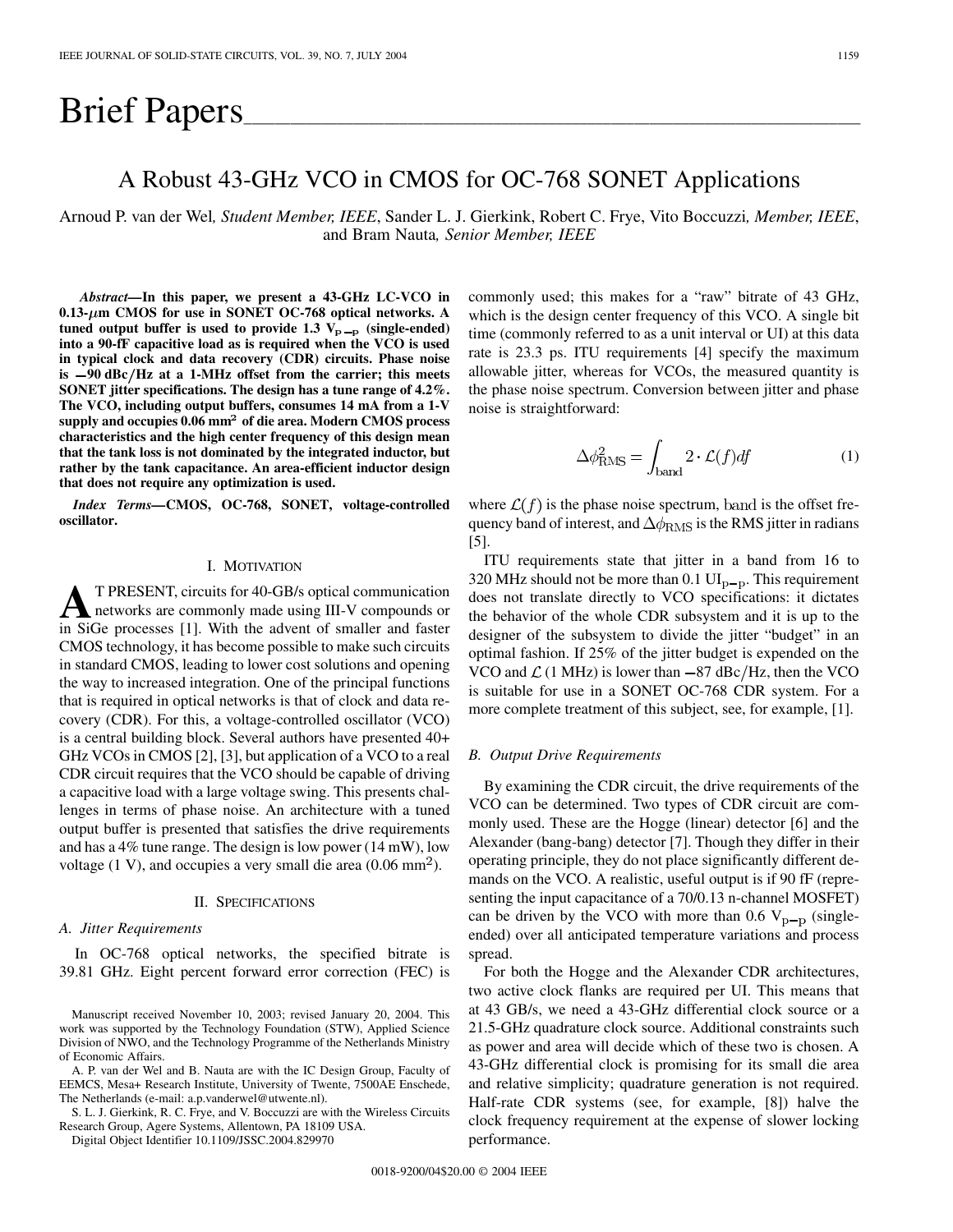#### III. OSCILLATOR ARCHITECTURE AND DESIGN

# *A. Architecture*

The high center frequency, fixed frequency application, and stringent phase noise requirements point to an *LC*-type oscillator. At 40 GHz, a benefit is that the required inductors are small so this often-cited disadvantage of integrated *LC* oscillators does not apply. Many fully integrated *LC* oscillators at lower frequencies have been presented, and much design effort has been put into the design of a high quality-factor  $(Q)$  inductor. For a given power consumption, low phase noise dictates the use of a high-Q tank. For the *LC*-tank

$$
\frac{1}{Q_{\text{tank}}} = \frac{1}{Q_L} + \frac{1}{Q_C} \tag{2}
$$

where  $Q_{\text{tank}}$ ,  $Q_L$ , and  $Q_C$  are the quality factors of the tank, and the inductor and capacitor that make up the tank, respectively. If  $Q_L$  is much lower than  $Q_C$ , as is commonly the case for integrated *LC*-tanks at frequencies up to a few gigahertz, improving  $Q_L$  directly leads to a higher tank  $Q$ , and hence, to lower phase noise at given power [\[9](#page-4-0)]. With the advent of modern CMOS processes with copper metallization, a "low- $k$ " interconnect dielectric and eight or more metal layers (all contributing to reduced inductor losses),  $Q_C$  at 40 GHz is significantly lower than  $Q_L$ , and improving the latter is no longer necessary. Rather, design effort needs to be put into making  $Q_C$  as high as possible.

An output buffer is required because of the large  $C_{load}$  that needs to be driven. Absorbing it directly into the VCO tank would unacceptably lower tank  $Q$ , since  $C_{load}$  is the input capacitance of a MOSFET, which is lossy due to the gate series resistance. Moreover, absorbing  $C_{load}$  into the VCO tank would mean that changes in  $C_{load}$  (e.g., due to wiring) would influence the operation of the VCO core, which is not desirable. We use a tuned output buffer into which  $C_{load}$  is absorbed.

# *B. Design*

The central part of the tuned oscillator is the *LC*-tank. Since the oscillation frequency ( $\omega_0 = 1/\sqrt{LC}$ ) dictates the product of  $L$  and  $C$ , the only design freedom is in choosing the tank impedance  $Z_0$ :

$$
Z_0 = \sqrt{\frac{L}{C}}.\t(3)
$$

Commonly, constraints such as startup gain, required oscillation amplitude, and tune range dictate the selection of  $Z_0$  [[10\]](#page-4-0), while  $Q<sub>tank</sub>$  is not significantly impacted. Here, however, tank losses are dominated by  $C_{\rm tank}$ , and this opens the possibility of reducing tank losses by lowering  $Z_0$ . A significant part of  $C_{\text{tank}}$ is parasitics (these have a low  $Q$  and sum to approximately 100 fF), so by adding high- $Q$  metal–insulator–metal (MIM)<sup>1</sup> capacitance,  $Q_C$  will rise. This is illustrated by

$$
\frac{1}{Q_C} = \sum_n \frac{1}{Q_n \cdot \left(\frac{C}{C_n}\right)}\tag{4}
$$

1MIM capacitance consists of a thin dielectric between metal layers 7 and 8 with  $Q \approx 35$  at 40 GHz.



Fig. 1. Scalable inductor layout does not require optimization of Q.

in which C is the parallel combination of several smaller  $C_n$ 's, each with a quality factor  $Q_n$ , and  $Q_C$  is the quality factor of the parallel combination.

Now, taking into account not only required startup gain, tune range, and voltage swing, but also  $Q<sub>tank</sub>$ , we may select  $Z<sub>0</sub>$ . In this case, all requirements are met using  $Z_0 = 25 \Omega$ . This means a tank capacitance of 150 fF with a  $Q$  of approximately 10.

*1) Inductor Design:* An important component of the tank is the inductor. The availability of copper metallization (standard in modern CMOS processes) and operation at 40 GHz means it is not necessary to tie several metal layers together for a low series resistance. Hence, a single turn on the top metal layer is used. Inductor  $Q$  is very high at 40 GHz, so measures to maximize it are not required. For example, a patterned ground shield is not used because all inductor losses (including substrate losses) are low compared to losses in the  $C_{\text{tank}}$ . Fig. 3 shows the equivalent circuit model of the inductor. Parasitic capacitances are so small that their low  $Q$  does not significantly impact the  $Q$  of  $C_{\text{tank}}$ , into which they are absorbed. Also, we can freely change the shape of the inductor to suit layout requirements and minimize die area rather than using the common round or octagonal shapes that maximize  $Q$ . A long and thin rectangular shape is chosen because it allows very compact layout of the VCO (core and output buffer) and because it is easily scaled to other inductance values. The inductor layout is shown in Fig. 1.

Though it is not necessary to maximize inductor  $Q$  in this case, it *is* necessary to accurately characterize the inductor. To this end, the inductor layout is simulated using  $IES^3$  [[11\]](#page-4-0), which offers efficient 2.5D electromagnetic (EM) simulation. To ensure accurate modeling of skin effect, which we expect to be significant at 40 GHz, special care is taken when meshing the inductor prior to simulation: the single thick copper layer forming the inductor is broken up into three layers, and a very fine mesh is applied around all edges of the inductor. This is illustrated in Fig. 2 where the mesh on one leg of the inductor is shown.

EM simulation produces a  $y$ -parameter matrix to which a circuit model fit is made. This circuit model (Fig. 3) can then be used in the circuit simulator. Two lossy capacitors model substrate loss; while two coupled inductive branches model the inductor itself. In this way, the model incorporates a first-order approximation of the skin effect: the branch with the high inductance and high series resistance represents the "center" part of the copper trace and models inductor behavior at low frequencies, while the branch with low inductance and low series resistance represents the "outer" part of the copper trace and models inductor behavior at high frequencies. At 40 GHz, the "outer" part of the copper trace dominates, giving an effective inductance of 83 pH and a  $Q$  of 35.

*2) Circuit Topology:* The circuit diagram of the oscillator is shown in Fig. 4. For brevity, the inductor is shown as an ideal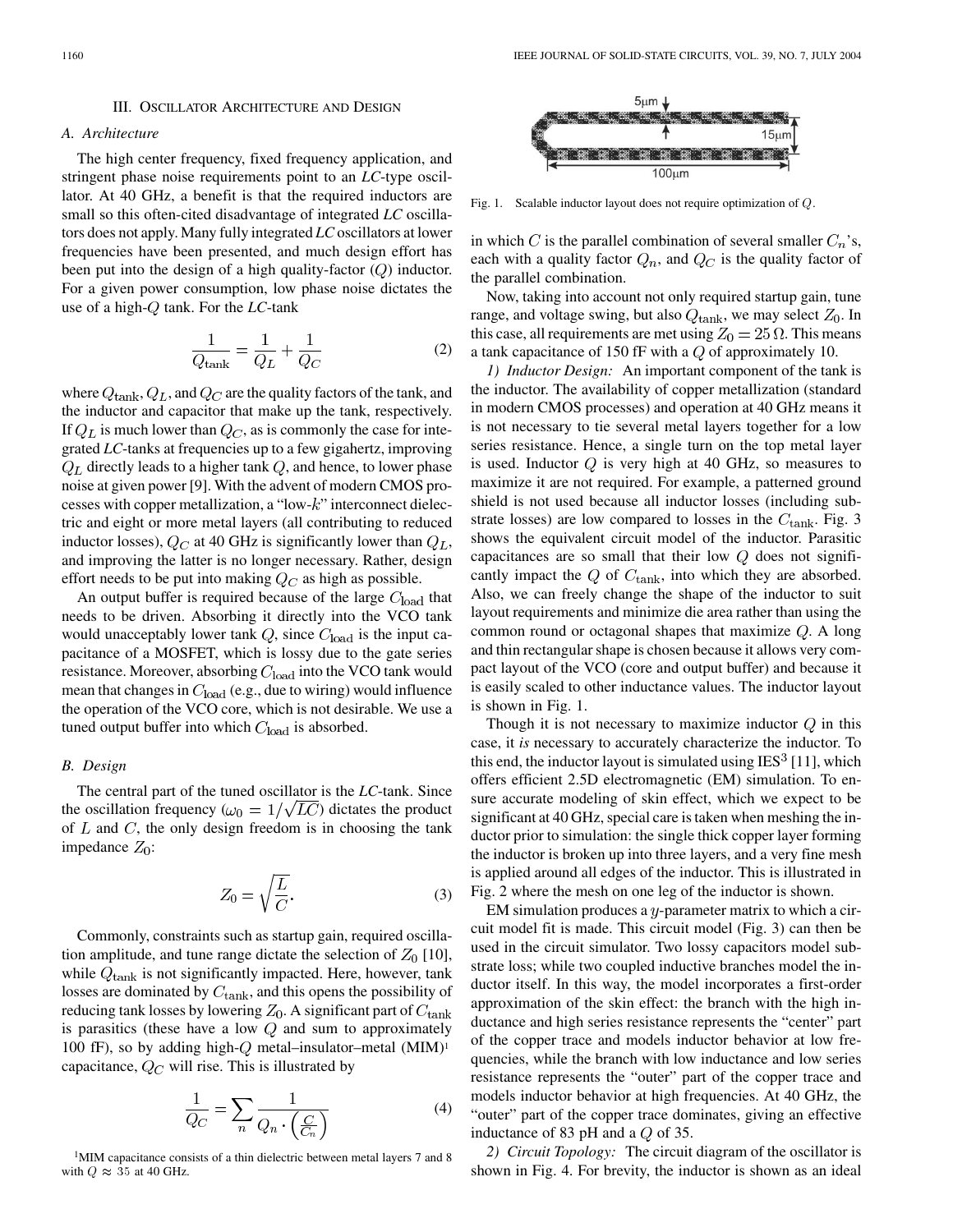

Fig. 2. Careful meshing prior to EM simulation ensures accurate modeling of skin effect.



Fig. 3. Circuit model of inductor.

83 pH inductor. In actual simulations, the full equivalent circuit model of the inductor is used.

The VCO gain cell is equipped with nMOS transistors. The transistors used have a fingered structure with fingers of  $2-\mu m$ width each. Tuning is done with two pMOS accumulation-mode varactors that have two fingers of  $0.4 \times 2.4 \mu m$  each; the gate terminal is connected to the tank and the bulk terminal is connected to  $V_{\text{tune}}$ , which is continuous from 0 to 1 V. The oscillator is biased with a current source from the positive supply, for better immunity to supply voltage variations, and to allow direct coupling to the output buffer stage.

The output buffer consists of an n-channel transistor with a tuned drain load for which the inductor layout is reused. The small dimensions of the inductor mean that this does not add significantly to the size of the circuit. The tuned load enables us to achieve a peak-to-peak output voltage swing of 1.3 V (single-ended, typically) into 90 fF, which is larger than the 1-V supply voltage. Both the in-phase and the antiphase output of the VCO achieve this swing. Since the peak output voltage of the buffer is higher than the supply voltage, a cascode transistor with the gate connected to the supply is included to prevent any detrimental effects on reliability. In this way, no gate oxide anywhere in the output buffer is subjected to more than the 1-V supply voltage. Only the (reverse-biased) drain–bulk junction of the cascode transistor is subjected to a peak voltage of around 1.5  $V_{\rm dd}$ , but this does not pose reliability problems. The large signal voltage gain of the output buffer is approximately 1, its principal function being a reduction of the capacitive loading of the VCO core. The output of the buffer is capacitively coupled to the load using an interdigitated capacitor, and the DC level at the output is placed at half the supply voltage using a high-impedance resistive divider. The load still needs to be absorbed into the output buffer tank to bring it to resonance at the correct frequency but this is no longer critical, as the only thing influenced is the output amplitude, not the center frequency or the phase noise. We see that the application of integrated tuned buffers becomes practical at frequencies of 40 GHz and above because of the small physical size and high  $Q$  of the required inductors.

A startup gain of two is chosen to ensure reliable startup of the VCO. An even lower startup gain could reduce parasitics, thereby improving  $Q_C$ ,  $Q_{\text{tank}}$ , and the phase noise performance, but for the prototype, robust startup behavior was deemed preferable.

### IV. EXPERIMENTAL RESULTS

For testing purposes, a special version<sup>2</sup> of the VCO was made to drive 50  $\Omega$ . It was processed in a 0.13- $\mu$ m standard CMOS process with one poly and eight metal layers. Metallization is copper, and the top metal layer is especially thick  $(3 \mu m)$ . The interconnect dielectric is low-k;  $\epsilon_r = 3$ . The process features an MIM capacitance between M7 and M8 that has a capacitance of approximately 1 fF/ $\mu$ m<sup>2</sup> and a low series resistance. The substrate is lightly doped p-Si with a resistivity of  $10 \Omega \cdot cm$ .

To drive 50  $\Omega$ , the VCO core is not changed, so representative measurements of the phase noise are possible. Output voltage is lower, and the purpose of the tuned output buffer is somewhat defeated when driving a low-impedance load. Nevertheless, this test version exhibits performance in excellent agreement with simulations, lending credence to the expectation that the original version will perform according to simulation results as well.

The VCO is tested by wafer probing. Supply current is 14 mA at 1 V, of which 7 mA is drawn by the VCO core and 7 mA by the output buffer. To reduce capacitive coupling to the substrate, the output bondpads consist of only the top three metal layers. The output is measured using an Agilent 8565 EC spectrum analyzer. At 40 GHz, a double terminated line is preferred for connecting the VCO to the analyzer, so a 50- $\Omega$  shunt resistor is included on the chip. This means that the output buffer sees 25  $\Omega$ . Output power is essentially constant over tune range at  $-24$  dBm. Simulated output power for this version is  $-15.5$  dBm, while cable and connector loss are measured as 4.5 dB at 40 GHz, and probe/bondpad loss is estimated at 1 dB. Measured output power is, therefore, approximately 3 dB below simulated output power.

The tuning characteristic is shown in Fig. 5. Though the  $C-V$ curve of the varactor is nonlinear, the large voltage swing in the VCO core tends to linearize the tuning characteristic [\[12](#page-4-0)] and the resulting tuning curve is quite linear.

The noise sidebands are measured with the spectrum analyzer. With the aid of a specialized program,  $\Delta f^{-3}$  and  $\Delta f^{-2}$ fits are made on the phase noise spectrum (Fig. 6). This allows us to clearly identify the different parts of the phase noise spectrum: a  $\Delta f^{-3}$  (-30 dB/decade) characteristic due to  $1/f$  noise of the active devices for offset frequencies up to 2 MHz, and a  $\Delta f^{-2}$  (-20 dB/decade) characteristic due to thermal noise for larger offset frequencies.

Measured phase noise is essentially constant over tune range. At 1 MHz (in the  $-30$  dB/dec range) it is  $-90$  dBc/Hz and at and at 4-MHz offset (in the  $-20 \text{ dB}/\text{dec}$  range) it is  $-105$  dBc/Hz. From measuring 19 samples on half a wafer, we find a center frequency spread  $(1 \sigma)$  of 1.9% (0.78 GHz). This indicates that to compensate for wafer-to-wafer and

<sup>2</sup>At the time of design, ITU specs were still for 7% FEC so the design center frequency of this version is 42.6 GHz rather than 43 GHz.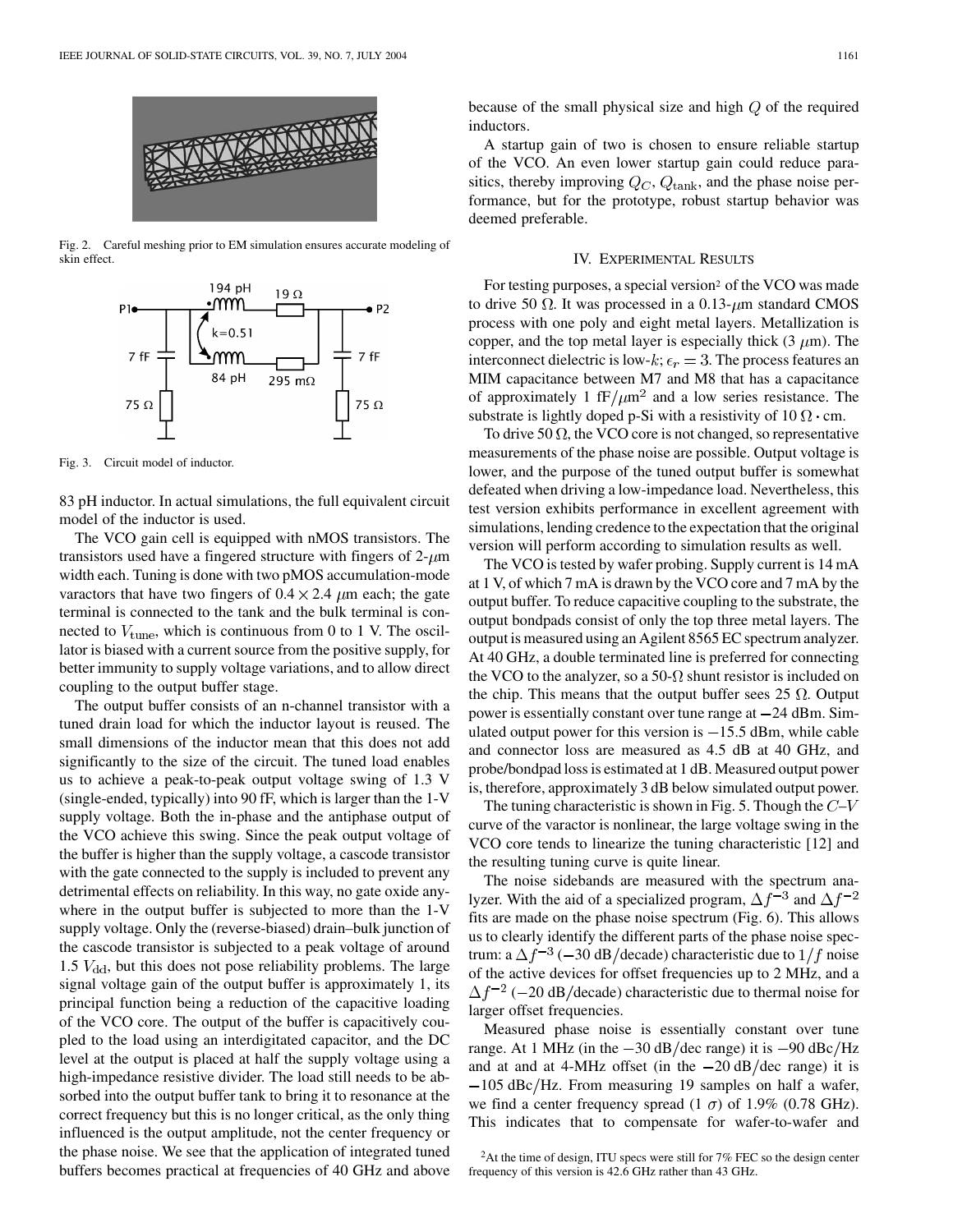

Fig. 4. VCO with tuned output buffer.



Fig. 6. Different contributions to the phase noise spectrum.

batch-to-batch spread, a larger tune range than the 4% of the current prototype will be required. A die photograph is shown in Fig. 7. The distinctive inductor shape is clearly visible, twice at the top (the VCO core) and twice below that (the tuned



Fig. 7. Die photo.

output buffer). To satisfy minimum metal density requirements, a fillpattern is generated in the unused areas of the die. This fillpattern is kept well clear of the inductors to preclude any influence on their properties.

# V. SUMMARY AND CONCLUSION

A 43-GHz LC-VCO in  $0.13$ - $\mu$ m standard CMOS is presented. The 43-GHz center frequency, along with the properties of modern CMOS processes mean tank loss is dominated by the tank capacitance  $C_{\text{tank}}$  rather than the the tank inductance  $L_{\text{tank}}$ . Rigorous maximization of  $Q_L$  is not required and design effort is focused on maximizing  $Q_C$ . Since a significant part of the  $C_{\text{tank}}$  consists of low-Q parasitics, lowering the tank impedance  $Z_0$  (increasing  $C_{\text{tank}}$  while decreasing  $L_{\text{tank}}$ ) makes  $Q_C$  higher. The VCO has a tune range of 4.2%, and has both in-phase and antiphase outputs that each have a peak-to-peak output voltage swing larger than the supply